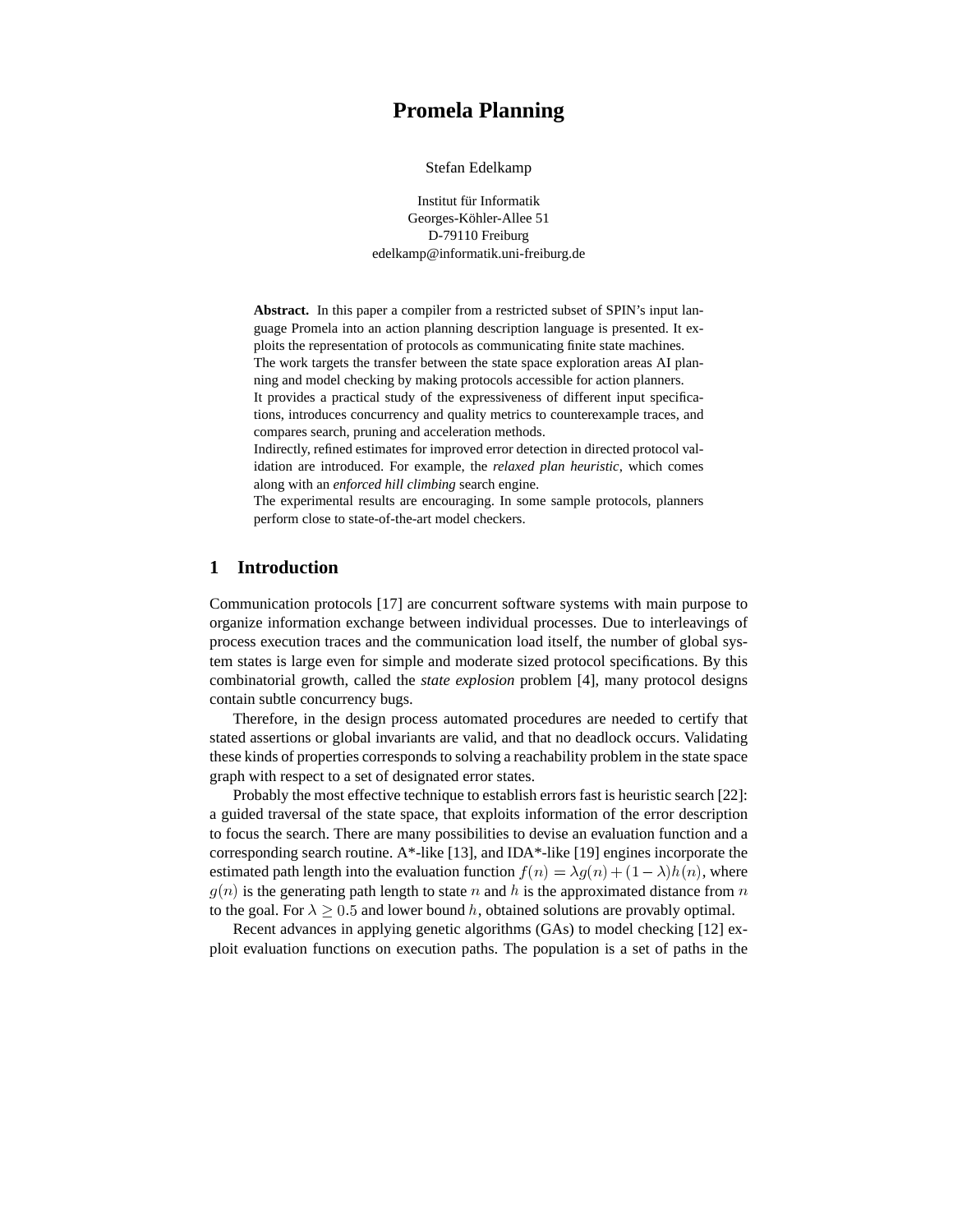state space graph, which through the basic transformations recombination, selection and mutation are tuned towards an error trail.

Setting the evaluation to the estimated distance of the end of the path to the goal links GAs to heuristic search exploration, with the difference that the former improves a set of samples in the solution space, while the latter systematically enumerates it.

The evaluation functions that have been applied so far exploit the Hamming distance of the state-vector [23], the number of active processes, the accumulated shortest path distances of each process state, and the tree expansion of the error formulae [7]. The latter heuristic estimate  $H_f(S)$  predicts the number of transitions necessary to establish the truth of failure function  $f$  and is recursively defined on the structure of  $f$ . The estimate assumes independence of the events and neglects correlations between them.

To make more informed heuristic estimates accessible for the exploration of communication protocols, in this paper we contribute a compiler from Promela into recent problem domain description languages developed for action planning, capable to deal with numerical quantities and plan metrics, called PDDL2.1 [9]. Since we consider safety problems only, a successful plan is a trail to one of a set of error states. Planners usually do not prove unsolvability.

The parser does not yet feature full language expressiveness of Promela, e.g. it requires processes to be active, but for many problem specifications at hand, it appears to be a sufficiently large basis. It avoids internal access to the Spin validator, which can turn out to be a burden for the unexperienced programmer. Both process communication forms (queues and shared variables) are supported. The approach utilizes the Spin parser as a welcome pre-processor subcomponent. Similar to the XSpin interface, it starts with the process automata file.

Since only active processes were allowed, the state description in terms of queue width and number of created processes is fixed. Compared to the other proposed estimates, this assumption is not restrictive, but when tackling general software verification problems [18], the approach definitely has to be extended.

The research is motivated by prior work in planning as heuristic search [3]. The estimate we discuss is integral part of Metric-FF [15], MIPS [6], and LPG [11], the best fully automatic planners in the last international planning system competition.

The paper contributes feasibility and practicability of using a planner to model check protocols. In other word, it produces very first data for a *model checking via action planning* paradigm. With uncertainty on the initial state and transition reliability, this includes the application of conformant planners to perform conformance checking.

The paper is structured as follows. First we give a fixed-length state space characterization of a communication protocol system to exploit the structure of the underlying exploration problem. Then the action planning formalism STRIPS and PDDL2.1 and their state space characterizations are introduced. Afterwards we examine the stages of the compiling process in detail, taking the Leader Election protocol as the running example. Next we introduce the plan relaxation heuristic, which solves a polynomial relaxation of the exploration problem on-the-fly for each encountered state. We close with drawn conclusions and a discussion on appropriate extensions of the approach.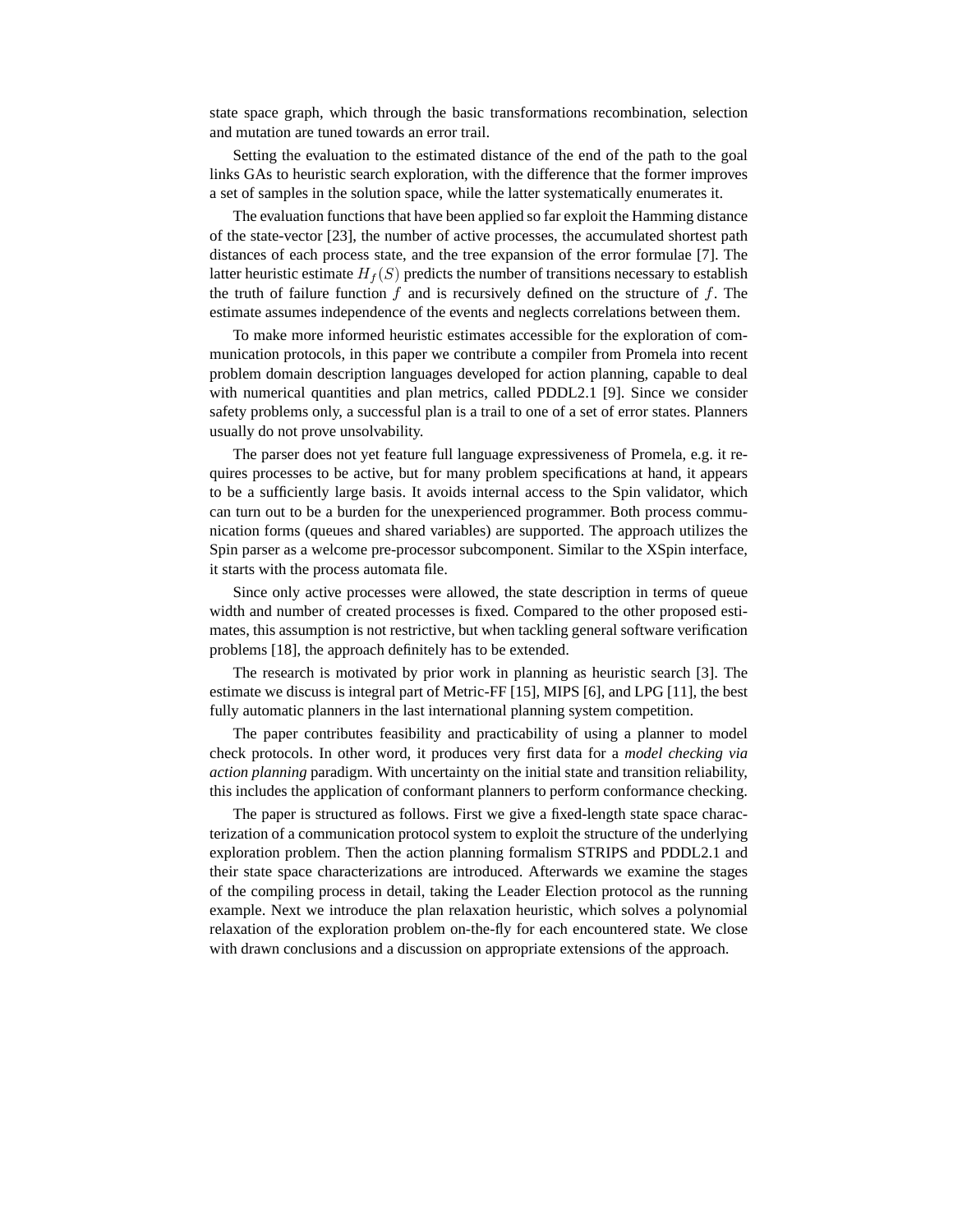### **2 State Space Representation**

To model a communication system, we choose the following representation $<sup>1</sup>$ .</sup>

We assume each communication process  $P$  to be represented as a labeled finite state graph  $G(P) = (S(P), \Sigma(P), init(P), curr(P), \delta(P))$ , with  $S(P)$  being P's set of (local) states,  $\Sigma(P)$  being the set of transitions of P, *init*( $P$ )  $\in S(P)$  (and  $curr(P) \in$  $S(P)$ ) being the initial (and current) state of P, and  $\delta(P)$ :  $S(P) \times \Sigma(P) \rightarrow S(P)$ being the transition relation on  $P$ .

Similarly, we assume each queue Q to be modeled as a finite state graph  $G(Q)$  =  $(S(Q), head(Q), tail(Q), \delta(Q), \text{mess}(Q), \text{cont}(Q)),$  with  $S(Q)$  being the set of queue states, *head*(*Q*), *tail*(*Q*)  $\in S(Q)$  being the head and tail states of *Q*, *mess*(*Q*)  $\in$  $M^{|S(Q)|}$  being the vector of messages in Q (*M* is the set of all messages), *cont*(Q)  $\in$  $\mathbb{R}^{|S(Q)|}$  being the vector of variable values in Q and  $\delta(Q) : S(Q) \to S(Q)$  being the successor relation for Q; if  $S(Q) = s[1], \ldots, s[k]$  then  $\delta(s[i]) = s[(i + 1) \text{ mod } k]$ . Explicitly modeling head and tail positions in the queue trades space for time, since queue updates reduce to constant time operations.

Shared and local variables are modeled by real numbers. The only difference of local variables compared to shared ones is the restricted visibility scope.

A state  $S$  in the global state space  $S$  is fully described by its process components  $PC(S)$ , its queue contents  $QC(S)$ , and the current assignments  $ASS(S)$  to shared and local variables, where  $PC(S)$  contains the value  $curr(P)$  for each process P, and  $QC(S)$  contains the values  $head(Q)$ ,  $tail(Q)$ , and their contents  $mess(Q)$ ,  $cont(Q)$  for each queue Q. Given a fixed number of processes  $np$  and queues  $nq$ , a constant number of local variables  $nl(P)$  for each process P, and a constant number of shared variables ns, the global system state space  $S$  can be expressed as

$$
S = S(P_1) \times \ldots \times S(P_{np}) \times S(Q_1) \times \ldots \times S(Q_{nq}) \times S(Q_1) \times \ldots \times S(Q_{nq}) \times \nM^{|S(Q_1)|} \times \ldots \times M^{|S(Q_{nq})|} \times \mathbb{R}^{|S(Q_1)|} \times \ldots \times \mathbb{R}^{|S(Q_{nq})|} \times \n\mathbb{R}^{nl(P_1)} \times \ldots \times \mathbb{R}^{nl(P_{np})} \times \mathbb{R}^{ns},
$$

or as  $S \subset \mathbb{R}^l$ , for some fixed value  $l \in \mathbb{N}$ , when identifying process/queue states and messages with their index. Note that in this characterization the state space is not necessarily finite. Having fixed the set of states, we still need to explain the set of transitions we allow. Transitions are specified with respect to the set of processes they are declared in. Therefore, we might consider the following fundamental set of operations (in Promela-like notation):

- **queue!message(variable)** The transition writes compound (message and variable) into the queue at the position of the tail pointer. The returned value of the operation is true if successful, false otherwise.
- **queue?message(variable)** If message matches the one at the head in queue the transition reads the according contents to variable. The returned value is true if successful, false otherwise.

<sup>&</sup>lt;sup>1</sup> For the sake of brevity in the presentation we neglect advanced modeling aspects such as rendez-vous communication and (in-)validity of end-states.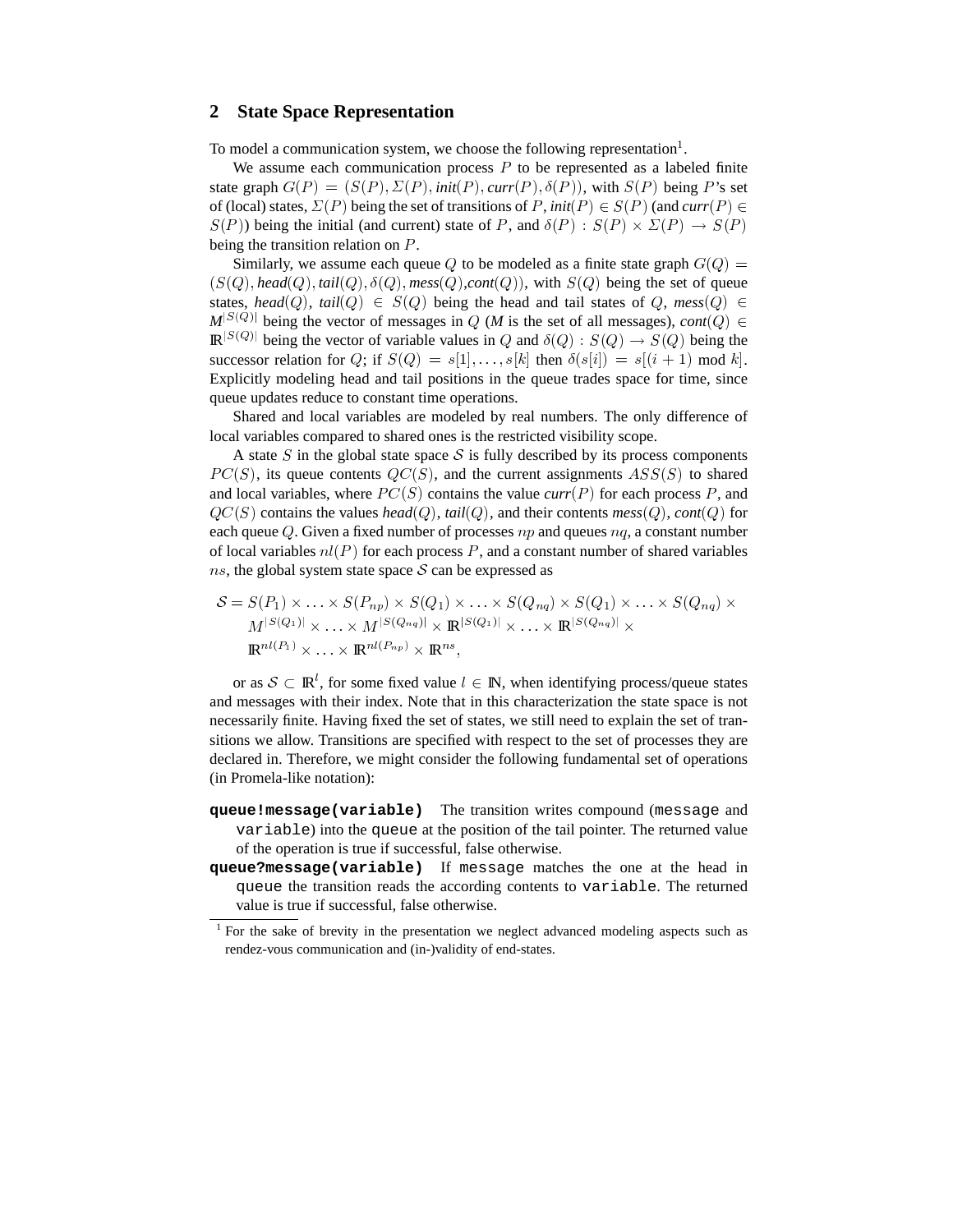- **variable = expression** The evaluated expression is assigned to the according (local/shared) variable, where expression is a formula tree on different variables and constants.
- **if (variable == condition) body1 else body2** Continue the execution with body1, if variable equals condition, and with body2, otherwise.

Since sequential composition, selection and assignments are already sufficient to model abacus and Turing machine computation, the state space problem for protocols that we have devised so far is in fact undecidable. Explicit model checkers like Spin bypass the problem by restricting the range of the variables to a finite domain, resulting into a large but finite state space graph.

According to the finite state representation of a process, all transition can be specified in form of preconditions and effects. For transition  $Q \, m(v)$  from state  $s_1$ to  $s_2$  of process P, we have preconditions  $curr(P) = s_1$  and effects  $tail(Q) \leftarrow$  $(\text{tail}(Q) + 1) \mod |S(Q)|$ ,  $\text{mess}(Q, \text{tail}(Q)) \leftarrow m$ ,  $\text{cont}(Q, \text{head}(Q)) \leftarrow v$ , and  $curr(P) = s_2$ . For the transition  $Q?m(v)$  from state  $s_1$  to  $s_2$  of process P we have: If  $\text{mess}(Q) | \text{head}(Q) | = m$ , and  $\text{curr}(P) = s_1$  then  $\text{curr}(P) = s_2, v \leftarrow$  $cont(Q)$  [head( $Q$ )], and  $head(Q) \leftarrow \delta(Q)$  (head) = (head( $Q$ ) + 1) mod  $|S(Q)|$ . Transition  $v = exp$  from state  $s_1$  to  $s_2$  of process P reads as: given  $curr(P) = s_1$ , set  $curr(P) = s_2$  and  $v \leftarrow exp$ . Transition like  $if(v = exp)$  link state  $s_1$  to  $s_2$  in process P, if  $curr(P) = s_1$  and v equals  $exp$ , so that  $curr(P) = s_2$  is set.

### **3 Propositional and Numerical Planning**

We see that transitions in protocol verification are in fact operators with global *preconditions* and *effects*, much in the sense that if the conditions of a transitions are satisfied in the current state, it is executed by performing its effects. This leads to a small excursion in action planning terminology. A grounded STRIPS [8] task considers a set of actions of type  $a = (pre(a), eff(a)^+, eff(a)^-)$ . The result of applying a in state S is a state  $S \cup \text{eff}(a)^+ \setminus \text{eff}(a)^-$  if  $\text{pre}(a) \subseteq S$ . The state space S is the power set of grounded predicates, so that each  $S \in \mathcal{S}$  can be characterized as a vector in  $\mathbb{B}^l$ , for a fixed value  $l \in \mathbb{N}$ .

One of the issues that are currently in the focus of AI planning research are numerical conditions and effects. In the extended formalism PDDL2.1 [9], numerical conditions are of the form  $e \oplus e'$  with  $\oplus \in \{ =, \leq, \leq, \geq, \geq \}$ , where  $e, e'$  are arithmetic and boolean expressions trees over the set of variables, and assignments are of the form  $v \otimes e$  with  $\otimes \in \{ \pm, \pm, \pm, \pm \}$ , where v is a variable. The representation of the search space as

$$
\mathcal{S} = \mathbb{B}^{|S(P_1)|} \times \ldots \times \mathbb{B}^{|S(P_{np})|} \times
$$
  
\n
$$
\mathbb{B}^{|S(Q_1)|} \times \ldots \times \mathbb{B}^{|S(Q_{nq})|} \times \mathbb{B}^{|S(Q_1)|} \times \ldots \times \mathbb{B}^{|S(Q_{nq})|} \times
$$
  
\n
$$
\mathbb{R}^{|S(Q_1)|} \times \ldots \times \mathbb{R}^{|S(Q_{nq})|} \times \mathbb{R}^{|S(Q_1)|} \times \ldots \times \mathbb{R}^{|S(Q_{nq})|} \times
$$
  
\n
$$
\mathbb{R}^{nl(P_1)} \times \ldots \times \mathbb{R}^{nl(P_{np})} \times \mathbb{R}^{ns}.
$$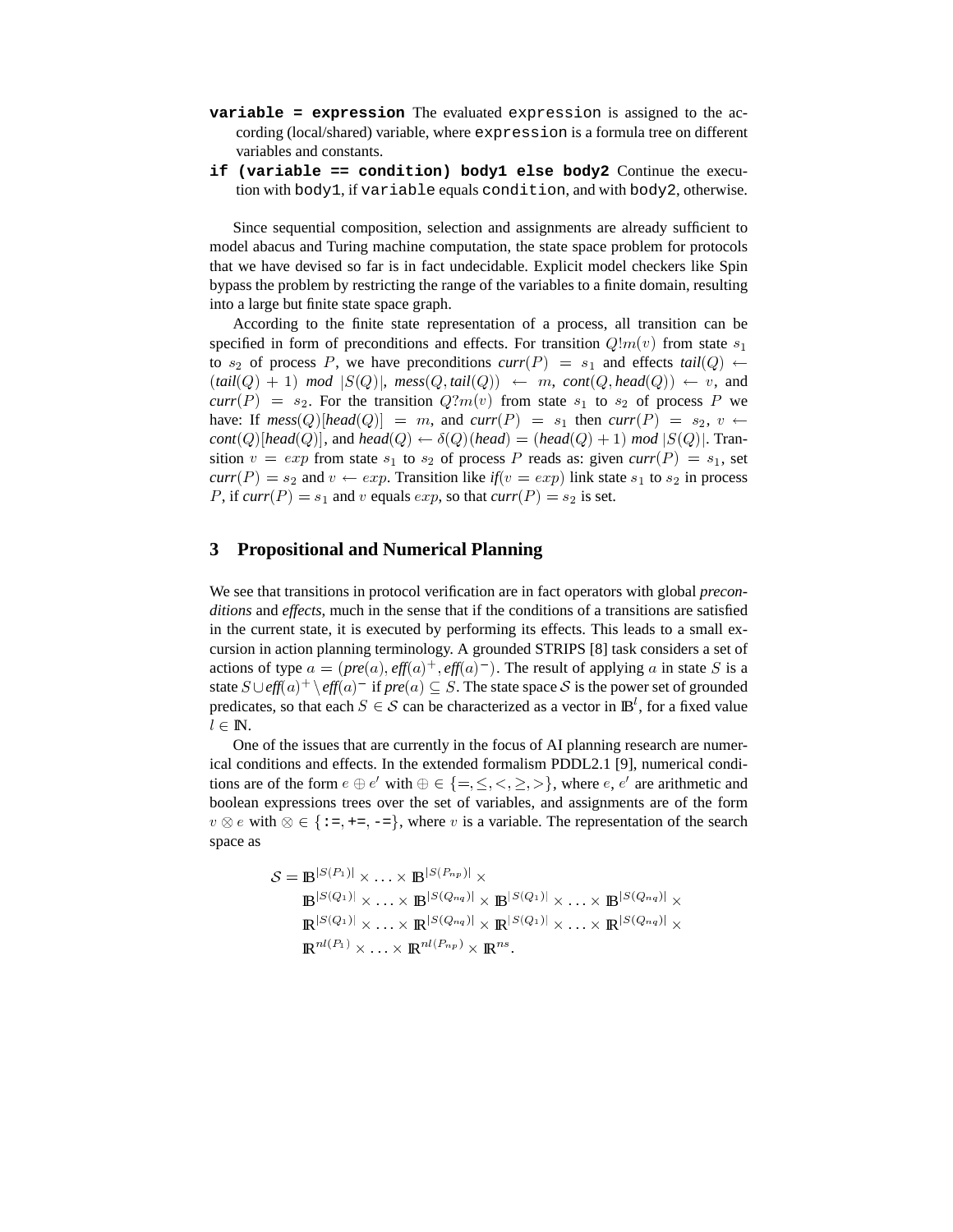```
state 1 - (tr 3) \rightarrow state 2 line 38 \Rightarrow Active[_pid] = 1
state 2 - (tr 4) \rightarrow state 3 line 39 => know_winner[_pid] = 0
state 3 - (tr 5)-> state 4 line 40 => maximum[pid] = 0
state 4 - (tr 6) \rightarrow state 5 line 41 => mynumber [pid] = 0
state 5 - (tr 7) \rightarrow state 51 line 43 => q[((_pid+1)%2)]!one, mynumber[_pid]
state 51 -(tr 8)-> state 18 line 44 => q[_pid]?one,nr[_pid]
state 51 -(tr 16)-> state 36 line 44 => q[_pid]?two,nr[_pid]
state 51 -(tr 22)-> state 43 line 44 => q[_pid]?winner,nr[_pid]
state 18 - (tr \ 9) \rightarrow state 14 line 46 \Rightarrow ((Active[pid]>0))state 18 - (tr) 2) -> state 17 line 46 => else
state 14 - (tr 10) \rightarrow state 9 line 48 \Rightarrow ((nr[\underline{pid}]): = \underline{maximum}[\underline{pid}]))state 14 - (tr \t2) \rightarrow state 12 line 48 \Rightarrow else
state 9 - (tr 11) \rightarrow state 10 line 50 \Rightarrow q[((pi+1)*2)]!two,nr[pid]state 10 -(tr 12)-> state 51 line 51 => neighbourR[ pid] = nr[ pid]
state 12 - (tr 13) \rightarrow state 13 line 53 \Rightarrow know winner[ pid] = 1
state 13 -(tr 14)-> state 51 line 54 => q[((_pid+1)%2)]!winner,nr[_pid]
state 17 - (tr 15) -> state 51 line 57 = \frac{q}{(pi+1)*2}] !one, nr[pid]
state 36 - (tr \ 9) \rightarrow state 32 line 61 \Rightarrow ((Active[\__pid] > 0))state 36 - (tr 2) \rightarrow state 35 line 61 \Rightarrow else
state 32 - (tr 17)-> state 28 line 63 \Rightarrow ((neighbourR[\underline{pid}])\n)state 32 - (tr 2) \rightarrow state 31 line 63 \Rightarrow else
state 28 - (tr 18)-> state 24 line 65 \Rightarrow ((neighbourR[pid]) maximum[pid]))
state 28 - (tr) 2) -> state 27 line 65 => else
state 24 -(tr 19)-> state 25 line 67 => maximum[ pid] = neighbourR[ pid]
state 25 -(tr 20)-> state 51 line 68 => q[((_pid+1)%2)]!one,neighbourR[_pid]
state 27 - (tr 21) \rightarrow state 51 line 70 \Rightarrow Active[_pid] = 0
state 31 - (tr 21) \rightarrow state 51 line 73 \Rightarrow Active[_pid] = 0
state 35 -(tr 11)-> state 51 line 76 => q[((_pid+1)%2)]!two,nr[_pid]
state 43 -(tr 23)-> state 48 line 79 => ((nr[_pid]!=mynumber[_pid]))
state 43 - (tr \t2) \rightarrow state 41 line 79 \Rightarrow else
state 48 - (tr 26) \rightarrow state 54 line 85 \Rightarrow ((known\_winner[\n__pid] > 0))state 48 - (tr \t2) \rightarrow state 47 line 85 \Rightarrow else
state 54 -(tr 27) \rightarrow state 0 line 91 => -end-
state 47 - (tr 14)-> state 54 line 87 = q((\text{pid}+1)\frac{2}{3})!winner,nr[pid]
state 41 -(tr 24)-> state 42 line 82 => nr leaders[0] = (nr leaders[0]+1)
state 42 -(tr 25)-> state 48 line 83 => assert((nr_leaders[0]==1))
```
**Fig. 1.** The automata description file for the Leader Election protocol.

indicates that protocol validation problems can be casted as planning problems with propositional and numerical state information, where the propositions and numbers are indexed by process identifiers, by local and shared variables as well as by queue identifiers. The propositions we use are  $at(P, s)$  for  $S(P) = s$ , head(Q, s) for  $head(Q) = s$ , and  $tail(Q, s)$  for  $tail(Q) = s$ . For the numerical propositions we choose  $\text{mess}(Q, s)$  for  $\text{mess}(Q)[s]$ , and  $\text{cont}(Q, s)$  for  $\text{cont}(Q)[s]$  Unfortunately, accesses like  $mess(Q)$  [ $(head(Q) + 1)$  *mod*  $|S(Q)|$ ] are no longer available. Therefore, we take the current queue position  $q_1$  and  $q_2$  as additional parameters, where we know that  $q_2 = \delta(Q, q_1)$ . E.g, for  $Q$ ? $m(v)$  this results to the formula: If *head*  $(Q, q_1)$ ,  $\mathit{mess}(Q, q_1) = m$ , and  $\mathit{curr}(P, s_1)$  then  $\neg \mathit{curr}(P, s_1)$ ,  $\neg \mathit{head}(P, q_1)$ ,  $\mathit{curr}(P, s_2)$ ,  $head(P, q_2)$ , and  $value(v) \leftarrow cont(Q, q_1)$ .

The representional blow-up due to the binary encoding of process and communication queue states and the upgrade of variables and messages to IR is not as critical as the first glance may indicate. It can be compensated by static analyzer tools featured by planners like Stan [21] and Discoplan [10] that efficiently detect and eliminate constant predicate and partition atoms into groups of mutually exclusive facts.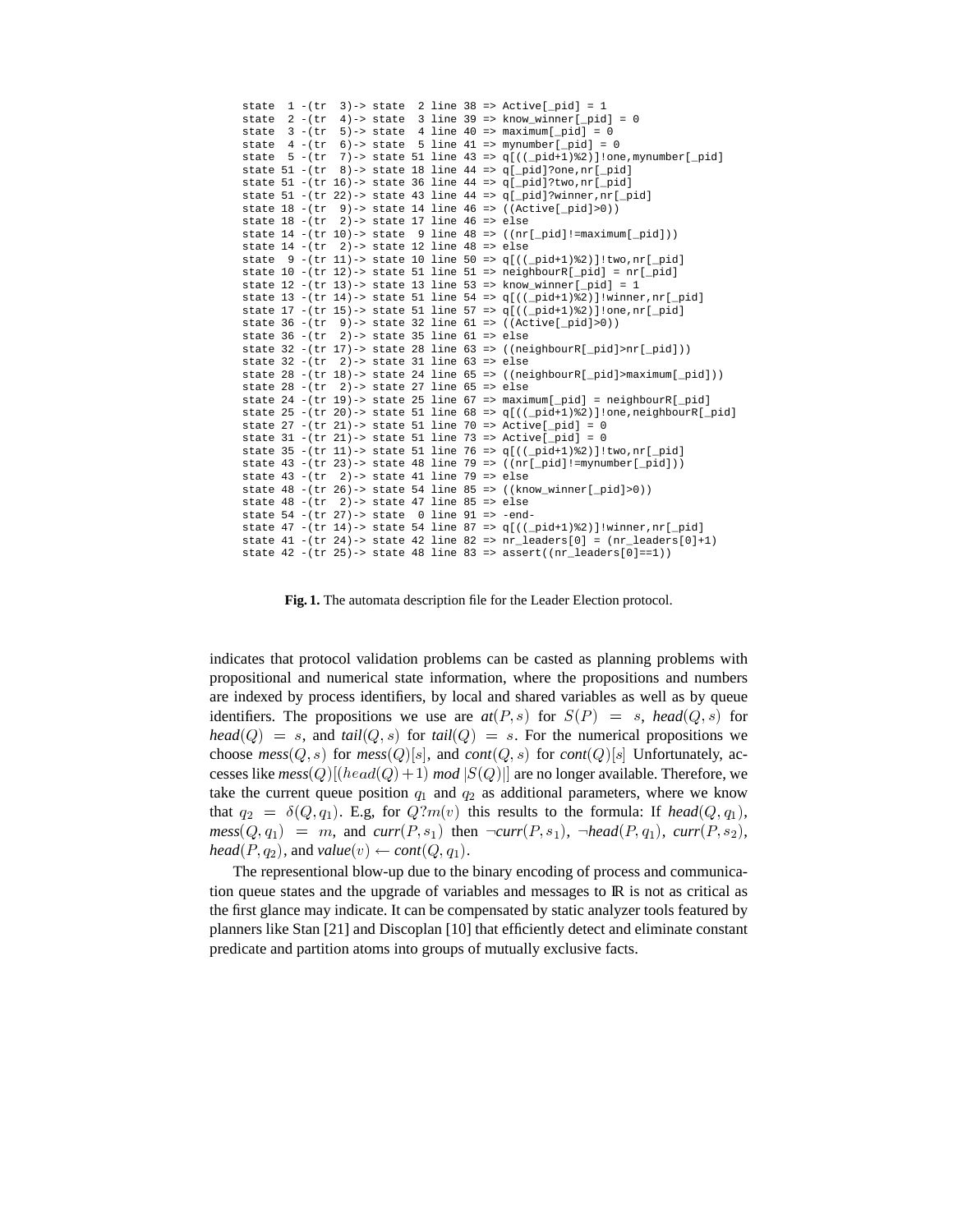

**Fig. 2.** The automata of Figure 1 taken from the XSpin interface.

## **4 Compilation Process**

As main input for our parser, instead of the Promela file itself, we start with the automata representation that is produced by Spin, i.e. we take the Promela input file, generate the corresponding c-file, and run the executable with option -d. We avoid state merging by setting parameter -o3 as a option to Spin. The process automata specification for the Leader Election protocol (with two node processes and two queues q of size 4) is visualized in Figure 2 with full text representation in Figure 1.

As said, we assume all processes to be active. This imposes some restrictions to the Promela model. However, in our set of benchmark problems, all Promela processes (proctypes) are invoked by a single init process, such that it is not difficult to provide the entire benchmark set in this format. The corresponding Promela simplifications are more or less textual substitutions, which presumably can be provided by automated procedures. So far these simplifications have been performed manually. Even for involved examples this step is not a burden even for an untrained Spin user. To deal with different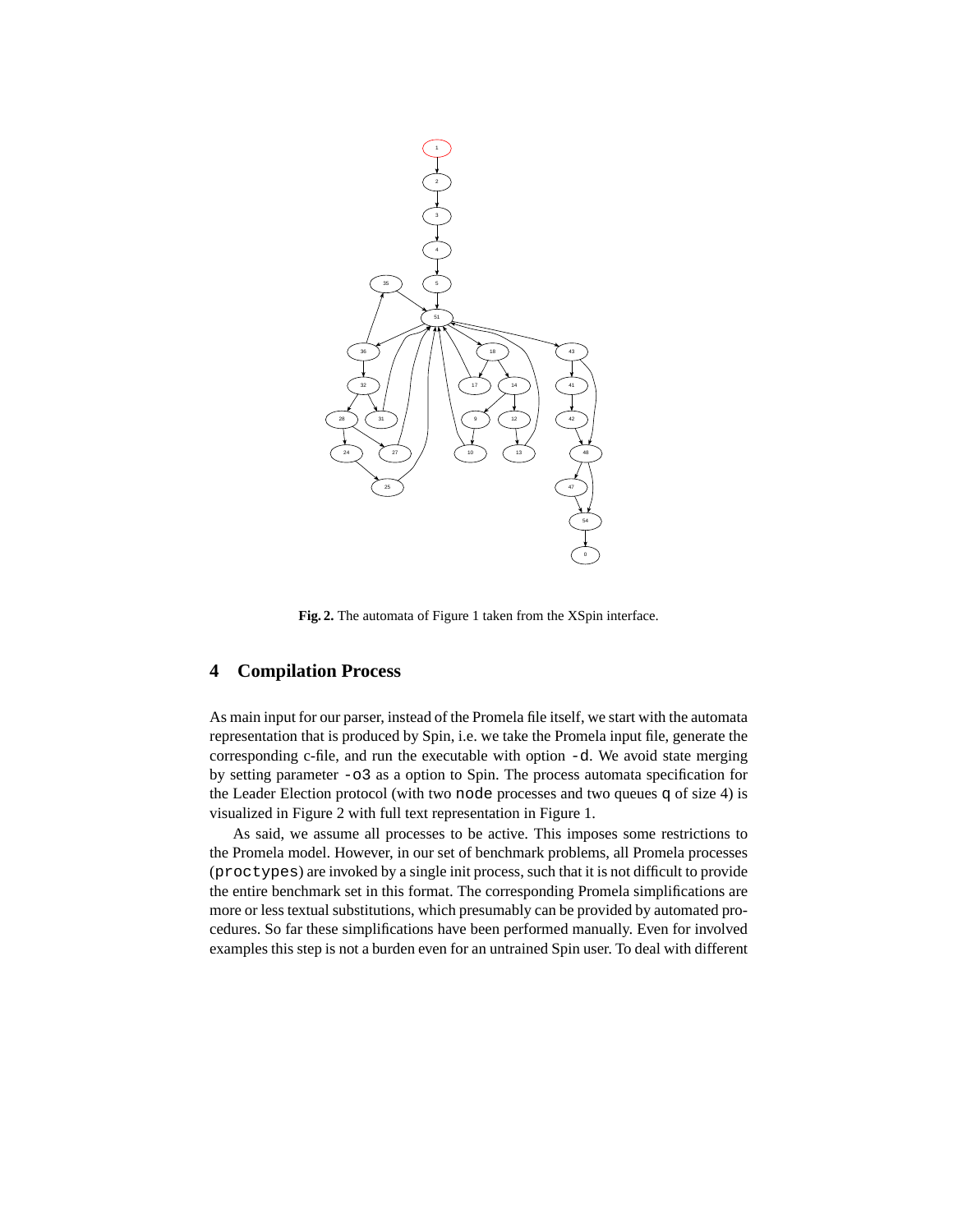```
(:action activate-trans
   :parameters (?p - process ?t - transition ?s1 ?s2 - state)
  :precondition (and (trans ?t ?s1 ?s2) (at ?p ?s1))
  :effect (and (activate ?p ?t)))
(:action perform-trans
  :parameters (?p - process ?t - transition ?s1 ?s2 - state)
   :precondition (and (trans ?t ?s1 ?s2) (ok ?p ?t) (at ?p ?s1))
   :effect (and (at ?p ?s2) (not (at ?p ?s1)) (not (ok ?p ?t))))
```
**Fig. 3.** Preparing and executing a process state transition.

process parameters, we highlight that in Spin each process can be accessed by process identifier pid. The value is continuously increased for each allocated process. This allows to organize the access to queues, when specifying arrays of active processes. For the ease of presentation, we have transformed all local variables into shared variable arrays, once more to be addressed by the process identifier pid.

The array dimensions of process types, variables, and queues as well as queue capacity are read from the Promela input file. This is the only additional information, that is not present in the finite state representation file. To avoid conflicts with precompiler directives, we substitute all defines beforehand with the c-compiler command line option -E, which runs the precompiler only.

#### **4.1 State Transitions**

Planning problems are defined in two files, a problem domain file and an instance specific file. In the former file, predicates and actions are given, while in the latter file domain objects, their initial and goal state are specified. Only the instance file refers to grounded predicates, while actions and predicates are specified by typed object parameters. For example in the well-known *Blocks World* problem we have actions like stack and unstack with respect to two parameters of type *block* and with predicates like on, on-table, and clear in the preconditions and effect lists, where the instance file specifies the block configurations such as  $\text{clear}(a)$ , on $(a,b)$ , on(b,c), on(c,t) with respect to a set of objects, e.g. a, b, c of type block and t of type table.

For protocol modeling, we identify processes, their proctype, and a propositional description of the finite state system with states and state transitions as objects. If we have variables in the Promela specification, these are also to be found and declared as possible objects. Communication queues are defined by their channel type and content configuration. All these objects are inferred in the parser by instantiating the process identifier pid with respect to the established array bounds in the automata process description file.

As an example the set of objects for the Leader Election problem with automata description of Figure 1, we have node-0 and node-1 as process objects, node as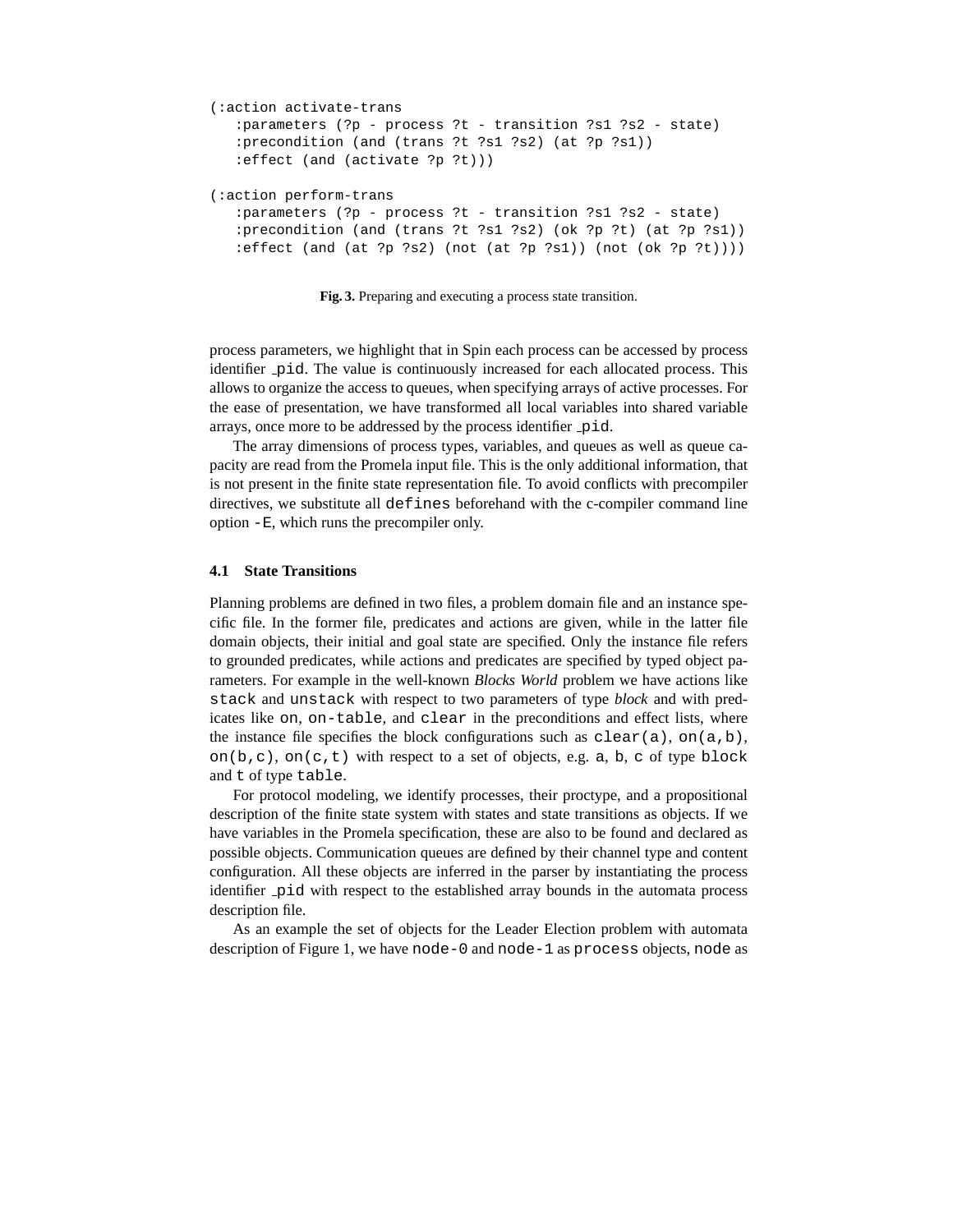```
(:action queue-read
   :parameters (?p - process ?t - transition
                ?q - queue ?v - variable)
   :precondition
      (and
        (activate ?p ?t) (settled ?q)
        (reads ?p ?q ?t) (reads-val ?p ?t ?v)
        (>= (size ?q) 1) (= (head-msg ?q) (mess ?t))):effect
      (and
        (advance-head ?q) (ok ?p ?t)
        (not (activate ?p ?t)) (not (settled ?q)))
        (assign (value ?v) (head-value ?q)))
```
**Fig. 4.** Reading variables from a queue.

proctype object,  $q[0]$  and  $q[1]$  as queue objects, queue-4 as queuetype object, Active[pid],...as variable objects, state-1,..., state-54 as process state objects and, last but not least, Active[pid]=1 and others as state transition objects.

#### **4.2 Operators**

In pure message passing domains, no inference of domain file ingredients is necessary. But in the presence of local/shared variables (as in our example) the parser additionally generates action schemas for variable conditioning and change.

In the first step, we describe fixed actions applicable to all protocol domains. Note that one objective in a good model of a planning problem is to keep the number of parameters small. Grounding actions and predicates with more than five object parameters causes problems for almost any planner that we know. The reduction of parameters can best be achieved by some additional flags that are set by one action and queried by another one.

Figure 3 shows how we prepare and execute process state transitions. Action activate-trans activates transition  $t$  in process  $P$  if in the current state we have an option to perform  $t$  starting from  $s_1$ . Action process-trans triggers the transition  $t$ in process P to move from  $s_1$  to  $s_2$ . It queries the flag  $\circ$ k which is deleted afterwards. Hence, for each transition  $t$  there is an appropriate action that performs all necessary changes according to  $t$  and that that sets the flag(s) ok. These operations are purely propositional.

#### **4.3 Queue Organization**

Queue organization with head and tail pointer has already been mentioned in the formal characterization of the problem structure. Figure 4 gives an action specification for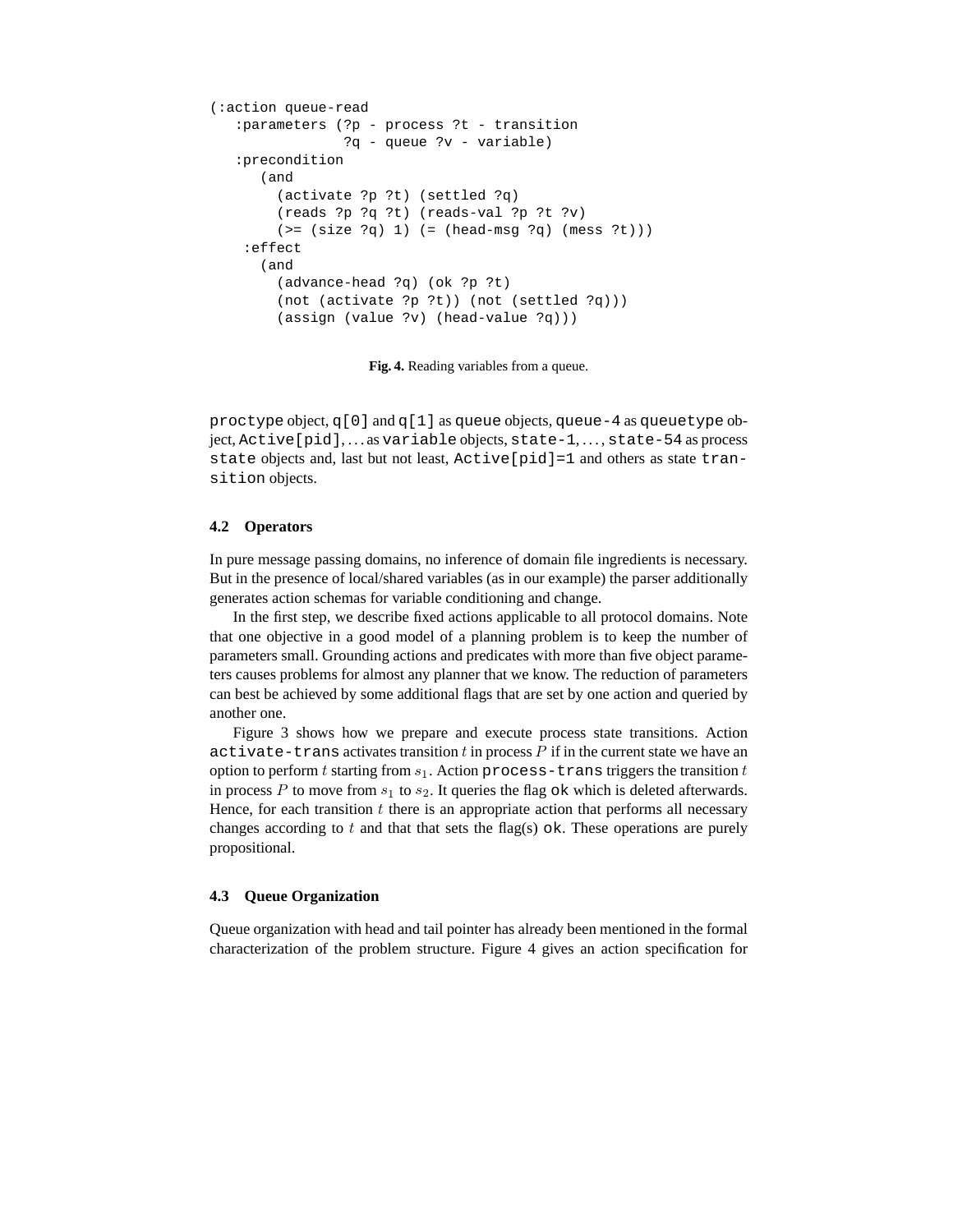```
(:action increase-head
   :parameters (?q - queue ?qt - queuetype
               ?qs1 ?qs2 - queue-state)
   :precondition
    (and
        (next ?qt ?qs1 ?qs2) (is-a-queue ?q ?qt) (head ?q ?qs1)
        (>= (size ?q) 1) (advance-head ?q):effect
    (and
        (settled ?q) (head ?q ?qs2)
        (not (head ?q ?qs1)) (not (advance-head ?q))
       (assign (head-value ?q) (queue-value ?q ?qs2))
        (assign (head-msg ?q) (queue-msg ?q ?qs2))
        (decrease (size ?q) 1)))
```
**Fig. 5.** Increasing the head pointer to settle the queue.

reading a variable v from the queue q in transition t querying message m, i.e.  $Q$ ? $m(v)$ . The PDDL representation of  $Q \, \text{Im}(v)$  is analogous.

We can see that the state transition enabling flag ok is set. The according queue update increase-head is shown in Figure 5. As the name indicates it actualizes the head position and eliminates the *settled* flag, which is preconditioned in any queue access action. To disallow actions to be activated twice, before an action is performed we additionally precondition the active-trans and perform-trans with the settlement of all queues. The required (forall (q - queue) (settled ?q)) construct can be avoided by removing the queue parameter in the predicate settled.

#### **4.4 Variable Handling**

As said, variable conditioning and updating is more difficult than other operations, since they require both changes to the instance and problem domain file.

To tame the number of actions, for each condition or assignment the parser generates a pattern structure. For example, setting variable Active[0] to 1 corresponds to a V0=1 pattern. The assignment of any variable to the content of another corresponds to a V0=V1 pattern.

Conditions on else branches are made explicit by the negation of the condition at the corresponding if branch.

Inferred patterns generate actions and initial state patterns. E.g. V0=V1 generates a is-V0=V1 predicate, to be grounded in the initial state for each variable-to-variable assignment according to the given transition and process for the initial state. The inferred action declaration for the domain file is shown in Table 6.

The inside predicate avoids a fourth parameter in the  $i$ s-V0=V1 predicate<sup>2</sup>.

<sup>&</sup>lt;sup>2</sup> Actually, this modeling turned out to be crucial for the planner to parse the code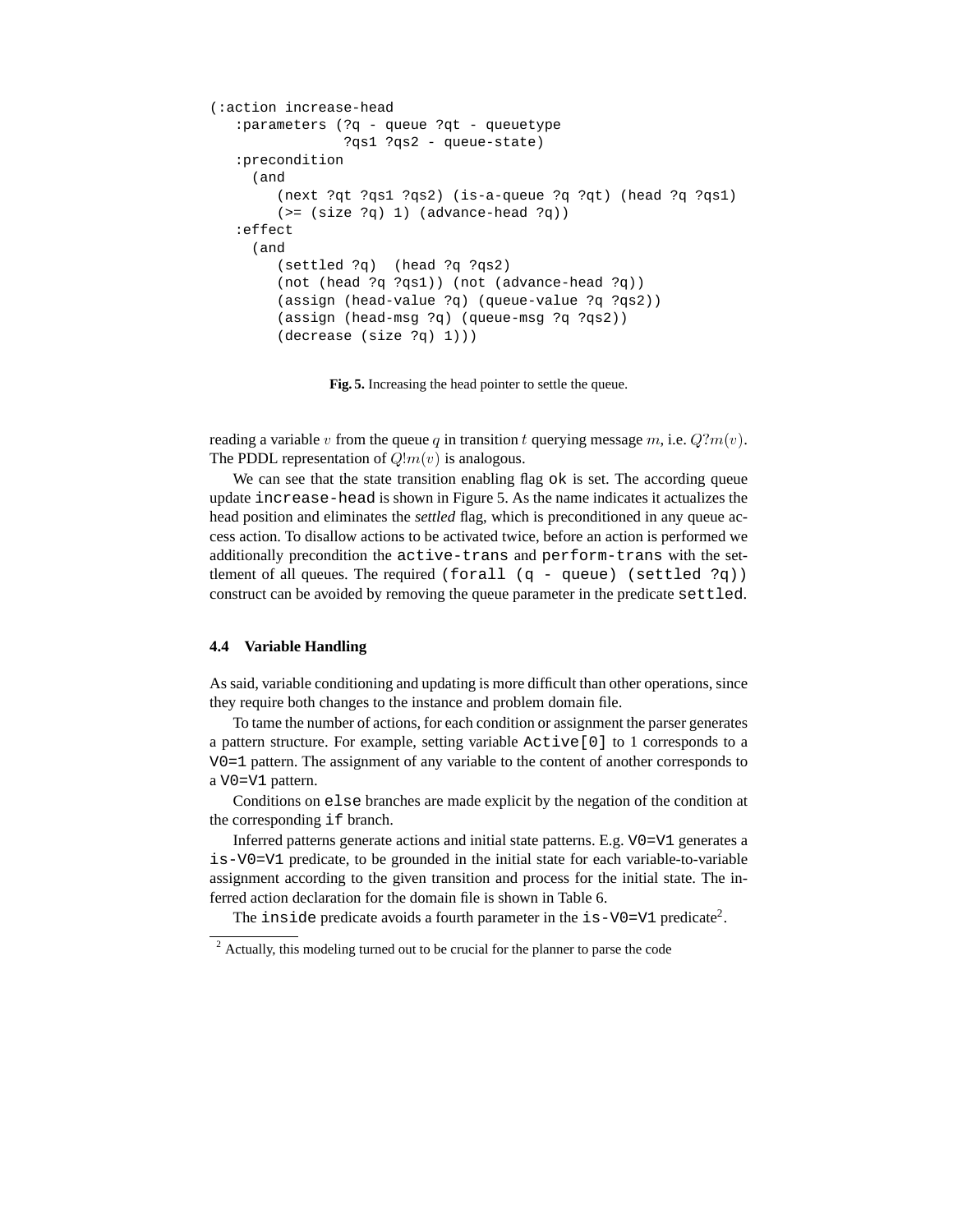```
(:action V0=V1
   :parameters (?p - process ?t - transition ?v0 ?v1 - variable)
   :precondition
      (and
        (activate ?p ?t) (inside ?p ?t ?v0) (inside ?p ?t ?v1)
        (is-V0=V1 ?t ?v0 ?v1))
   :effect
      (and
        (ok ?p ?t) (not (activate ?p ?t))
        (assign (value ?v0) (value ?v1))))
```
**Fig. 6.** Reading variables from a queue.

## **5 The Plan Relaxation Heuristic**

As an example of possible gains of the compilation process we next explain the probably most influencing heuristic in action planning.

The relaxation  $a^+$  of an action  $a = (pre(a), eff(a)^+, eff(a)^-)$  is defined as  $a^+ =$  *pre* %) *eff* j4)+¯ . The relaxation of a planning problem is the one in which all actions are substituted by their relaxed counterparts. The following properties are satisfied [16]:

- **–** P1: Any solution that solves the original plan also solves the relaxed one.
- **–** P2: All preconditions and goals can be achieved if and only if they can in the relaxed task
- **–** P3: The relaxed plan can be solved in polynomial time.

Solving relaxed plans can efficiently be done by building a relaxed problem graph, followed by a greedy plan generation process. Table 1 depicts the implementation of the plan construction and the solution extraction phase.

The first phase constructs the layered plan graph identical to the first phase of *Graphplan* [2]. In Layer *i* all facts are given that are reachable by applying an operator with satisfied precondition facts in any Layer j with  $1 \le j \le i$ . In Layer 0 we have all facts present in the initial state. Since we have a finite number of grounded propositions the process eventually reaches a fix-point. The next loop marks the goal facts. In the implementation, the fact layer and goal lists are given as bit-vectors with the latter one constructed on-the-fly.

The second phase is the greedy plan extraction phase. It performs a backward search to match facts to enabling operators. The goal facts build the first unmarked facts. As long as there are unmarked facts in Level  $i$ , select an operator that makes this fact true and mark all add effects, and queue all preconditions as unmarked new goals. If there is no unmarked fact left in Level i continue with Level  $i - 1$  until the only unmarked facts are the initial ones in Layer 0. The heuristic is constructive, i.e. it not only returns the estimated distance but also a corresponding sequence of actions.

Extending the above estimate to numbers has been achieved as follows [15]. Conditions are of the form  $(v \oplus c)$ , where  $\oplus \in \{\geq, >\}$  and  $c \in \mathbb{R}$  and assignments are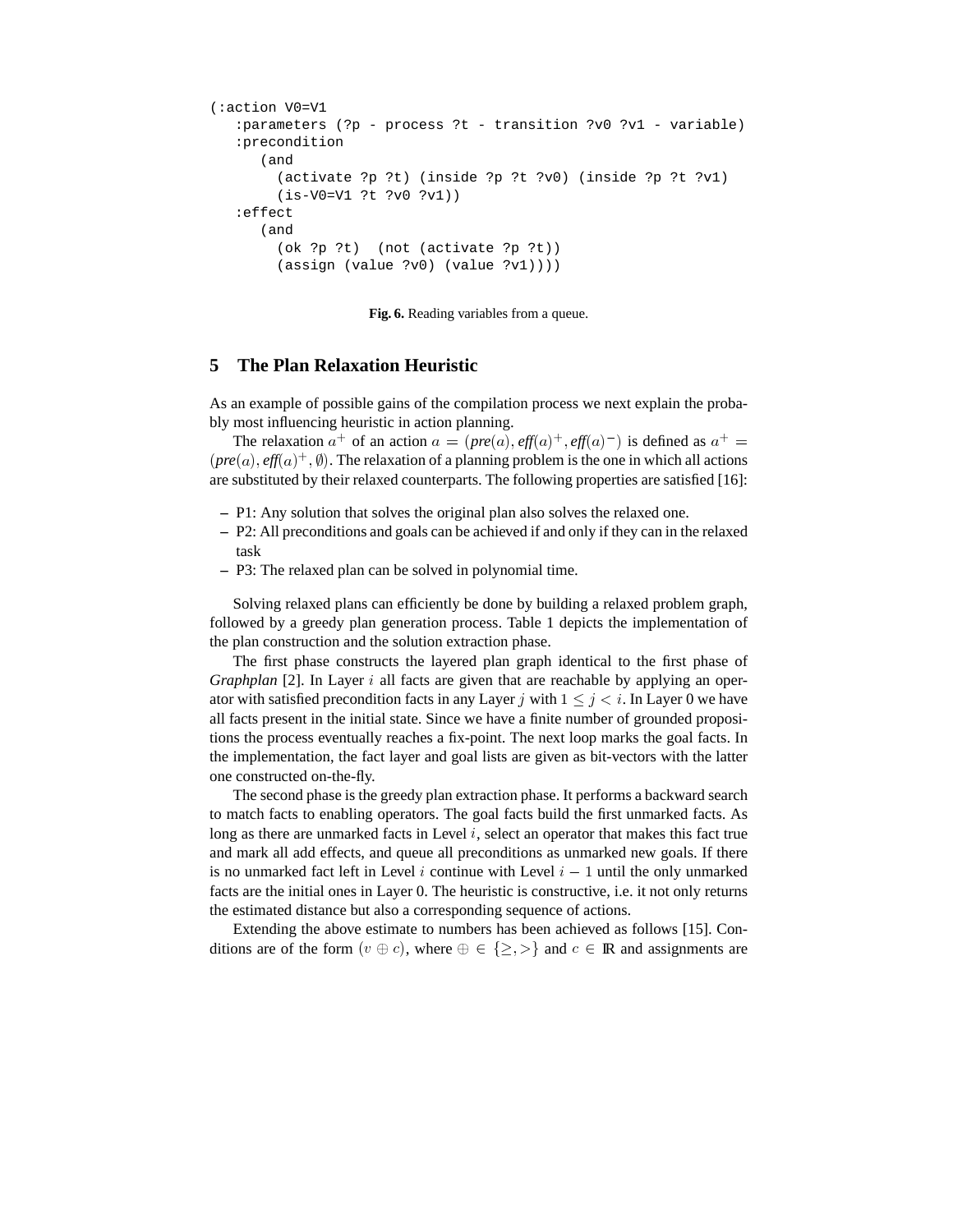```
procedure Relax(S, goal)
           P_0 \leftarrow S; t \leftarrow 0while (goa \nsubseteq P_t) do
                      P_{t+1} \leftarrow P_t \cup \bigcup_{pre(a) \subseteq P_t} \textit{eff}(a)^+if (P_{t+1} = P_t) return \inftyt \leftarrow t + 1¹
ËÍÌ
           for i \leftarrow t downto 1
                       G_i \leftarrow \{ g \in goal \mid level(g) = i \}for i \leftarrow t downto 1
                      for q \in Gif \exists a. g \in \text{eff}(a)^+ and \text{level}(a) = i - 1A \leftarrow A \cup \{a\}for p \in pre(a)G_{level(p)} = G_{level(p)} \cup \{p\}return |A|
```
**Table 1.** Relaxed propositional heuristic.

of the form  $(v \otimes c)$ , where  $\otimes \in \{ \text{+}= , \text{-}=\}$  and  $c \in \mathbb{R}^+ \setminus \{0\}$ . The *restricted numerical task* is obtained by dropping the delete and the decrease effects and by neglecting numerical preconditions. For restricted expressions, conditions P1-P3 can be satisfied, but through the lack of numerical preconditions the restricted language is too limited for our proposes. Therefore, *strongly monotonic actions* are introduced. The conditions are of the form  $(e \oplus e')$ , with  $e, e'$  being expressions,  $\oplus \in \{=,\leq,<,\geq,\geq\}$ , so that the conditions prefer larger variable values, and there exists at least one variable assignment that makes the condition true. The assignments  $(v \otimes e')$  with  $\otimes \in \{ \div, \div, \div, \div \}$  require that the value which the effect adds to the affected variable, increases with the variable (ensuring that repeated application diverges the value), and that the expressions diverge in all numerical values.

For monotone expressions P1-P3 are satisfied, yielding the following set of numerical operations  $(e \oplus 0), \oplus \in \{\geq, \gt\}$  and  $(v \otimes e)$ , where  $\otimes \in \{\div, \div, \div\}$  and e is a linear expression. General linear expressions can be dealt with, since conditions of the form  $(e \oplus e')$ , with  $e, e'$  being linear expressions on the set of numerical variables with  $\oplus \in \{ =, \leq, \lt, \geq, > \}$ , and assignments of the form  $(v \otimes e)$ , where  $\otimes \in \{ :=, +=, -= \}$ can be automatically transformed into the ones above.

For the proper implementation of the heuristic estimate, that is: constructing the relaxed planning graph for the monotone set of linear expressions and extracting the relaxed plan, the reader is referred to [15].

### **6 Experiments**

In the experiments, we include the results of the parser as inputs for recent domainindependent planners. The experiments we performed were run on a Linux PC with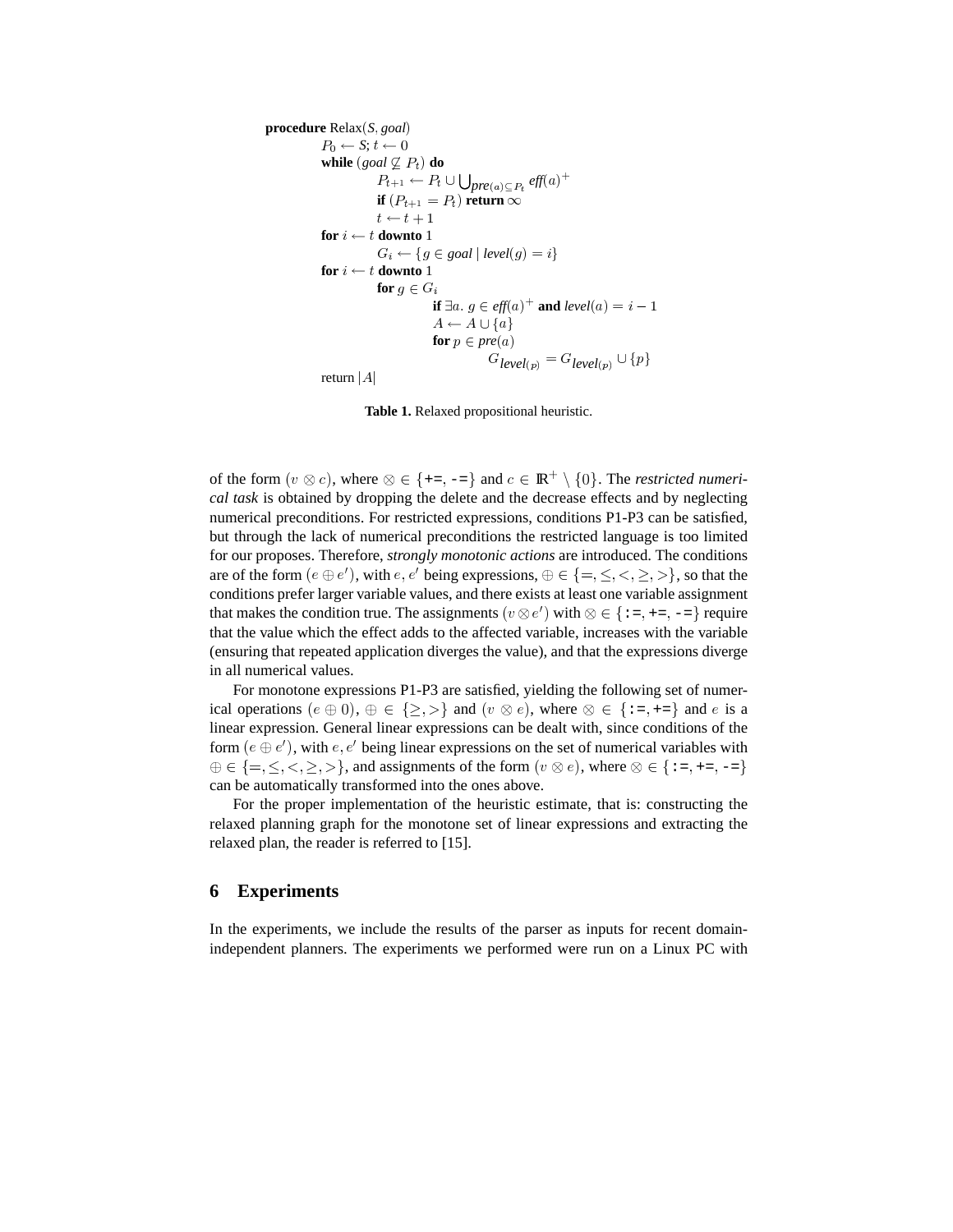with 800 MHz and 128 MByte main memory. We selected *Metric-FF* and *Mips* as two action planners and *Spin* and *HSF-Spin* as two Promela model checkers. *Metric-FF* is suited to mixed propositional and numerical problems and restricts to linear precondition constraints. *Mips* is the more general system and can handle problems with arbitrary precondition trees, actions with durations, while producing plans that are in fact schedules.

Spin is selected to use a DFS and HSF-Spin is selected to use Weighted A\* with weight 2 and the formula-based heuristic [7]. Since Spin does not provide the number of expanded nodes, we took the number of stored nodes instead. Both planners apply heuristic search with variants of the relaxed planning heuristic described above. Similar to HSF-Spin for *Mips* we choose A\* with weight 2, while *Metric-FF* applies *Enforced Hill-Climbing*. As in usual Hill-Climbing this exploration algorithm commits a change to a global system state that can never be withdrawn. Different to Hill-Climbing the neighborhood of the current state is traversed with a breadth-first search until a node is found that has a smaller  $h$ -value than the current one. Even though the algorithm is incomplete for directed graphs it turns out to be efficient in practice.

The planner *Mips* solves the Leader Election example problem with 107 node expansions in 1.5 seconds<sup>3</sup>. The plan length is 58. Spin finds the bug with only 30 nodes stored, while HSF-Spin solves the same problem with 95 node expansions. Both model checker run about a 1/100 second to come up with the according error trail.

Tables 2 and 3 show that the planners are also capable to efficiently solve deadlock problems in pure message passing systems like the Dining Philosopher and the Optical Telegraph protocol. The comparison for this case is not fair, since exact deadlock state descriptions were used for the planners and not for the model checkers. Through the differences in the interpretation of an executed transition, the trail length also do not match. But that's not the point. At the current level of implementation we do not want to challenge refined model checker implementations, but trademark that efficient action planners can indeed model check communication protocols.

In the philosophers example we see that directed search pays off, since *Spin* searches to large depths until it finds an error. Its DFS exploration order misses shallow errors. On the other hand, *Spin* is fast. In the optical telegraph example it runs fastest (less than 1/100 second), while expanding the largest number of nodes. HSF-Spin takes some more time to expand a node, but performs well in both domains, and its efficiency is better than or equal to the fastest planner.

*Mips* exploration engine turns out to be the slow. However, the number of expanded nodes in both example protocols is at most 1 from the optimal possible. The suboptimal numbers of expansions in the model checkers are due to graph contraction features, expecially due to state merging. The planner *Metric-FF* has a node expansion routine about as fast as HSF-Spin, which is very good, considering that the planner uses propo-

<sup>&</sup>lt;sup>3</sup> As a current drawback, *Metric-FF* cannot compete with its refined numerical relaxed planning heuristic, since it cannot properly parse the code provided in the Leader's Election protocol, our running example. The problem is that it detects cyclic assign conditions to be problematic. We are currently in contact to the author of the planner to circumvent this difficulty.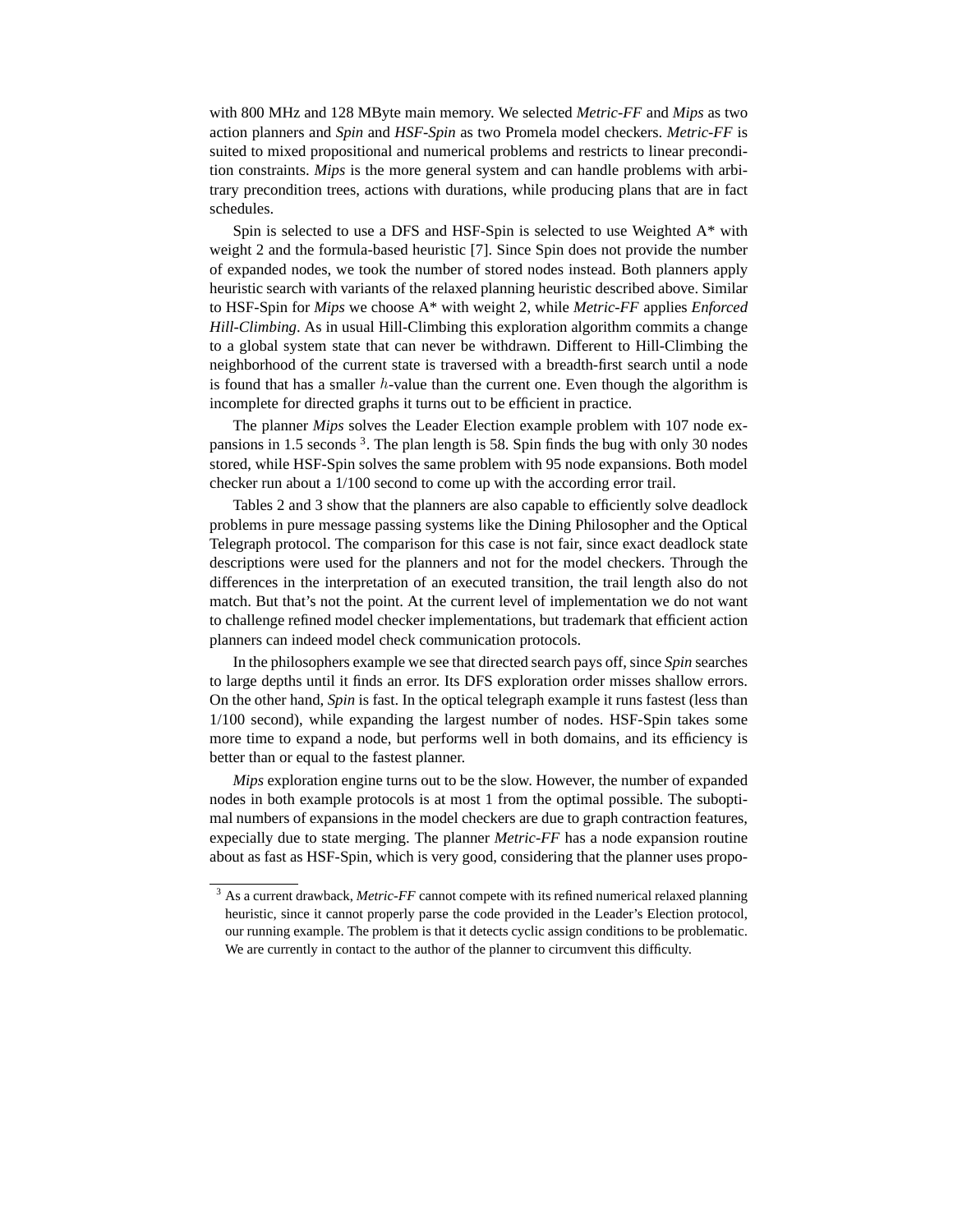|                  | Metric-FF  |   |            |         | <b>MIPS</b>                    |            |      | Spin         |                                | HSF-Spin         |            |  |
|------------------|------------|---|------------|---------|--------------------------------|------------|------|--------------|--------------------------------|------------------|------------|--|
| $\boldsymbol{p}$ |            |   | $\epsilon$ |         |                                | $\epsilon$ |      |              | $\boldsymbol{s}$               |                  | $\epsilon$ |  |
|                  | 310.02     | 6 |            | 7 0.19  | 6[2]                           | 7          | 0.00 | 18           |                                | 10 0.01 14 17    |            |  |
| 4                | 0.02       | 8 |            | 13 0.27 | 8[2]                           | 9          | 0.00 | 54           |                                | 45 0.01 18 22    |            |  |
|                  | 5 10.04 10 |   |            |         | 21  0.31 10[2] 11              |            | 0.00 | 66           |                                | 51 0.01 22 27    |            |  |
|                  | 6 0.05 12  |   |            |         | 31 0.38 12 [2] 13              |            | 0.01 | 302          |                                | 287 0.01 26 32   |            |  |
|                  | 7 0.06 14  |   |            |         | 43 0.47 14 [2] 15              |            | 0.01 | 330          |                                | 309 0.01 30 37   |            |  |
|                  | 8 0.10 16  |   |            |         | 57 0.56 16 [2] 17              |            |      | 0.0211.362   | 1,341 0.02 34 42               |                  |            |  |
|                  | 9 0.12 18  |   |            |         | 73 0.69 18 [2] 19              |            |      | $0.02$ 1,466 | 1,440 0.01 38 47               |                  |            |  |
|                  |            |   |            |         | 10  0.15 20  91  0.85 20 21 21 |            |      | 0.12 9.422   | 9,396 0.01 42 52               |                  |            |  |
|                  |            |   |            |         | 11  0.20 22 111  1.01 22[2] 23 |            |      | $0.15$ 9.382 | 9,349 0.01 46 46               |                  |            |  |
|                  |            |   |            |         | 12  0.27 24 133  1.23 24 21 25 |            |      | 1.35 9.998   | 43,699 0.02 50 62              |                  |            |  |
|                  |            |   |            |         | 13 0.32 26 157 1.44 26 [2] 27  |            |      |              | 43.06 9.998 722,014 0.01 54 67 |                  |            |  |
|                  |            |   |            |         | 14 0.40 28 183 1.75 28 [2] 29  |            | o.m  | o.m.         |                                | $o.m$ 0.03 58 72 |            |  |
|                  |            |   |            |         | 15  0.48 30 211  2.05 30[2] 31 |            | o.m  | o.m          |                                | $o.m$ 0.03 62 58 |            |  |

**Table 2.** Results in the deadlock solution for the Dining Philosopher protocol (o.m denotes a run exhausting memory resources and the numbers in brackets [] denote parallel plan lengths).

sitional information, computes an involved estimate and does not have any information on the application domain.

## **7 Conclusions**

We have seen a parser that transforms active processes from Promela into PDDL. The parsing process exploits the automata representation produced by Spin for its visualizer XSpin, and shapes off define-directives. The intermediate result is comprehensible by an end user and can serve as an independent alternative to Promela for modeling communication protocols.

The parser is experimental and cannot interpret full Promela specification. Moreover, experimental results were given for simpler-structured protocols only. We currently work on larger protocols starting with the elevator simulator of A. Biere. The domain does not use any queue communication and parses fine except of indirectly referenced variables.

Through the inferred intermediate planner input format, we provide the basis for a host of new algorithmic aspects to the exploration process, bridging the gap between the two disciplines model checking and action planning. For example, new, apparently more informed heuristics can be applied to the validation of protocols.

The paper is ambitious in the sense that it proposes to bypass the model checker with a domain-independent action planner. A fairer comparison would be to devise domaindependent pruning rules very similar to LTL specifications, concurently checked during the planning process. Examples of these kinds of planners rules are TL-Plan [1] and Tal-Plan [20].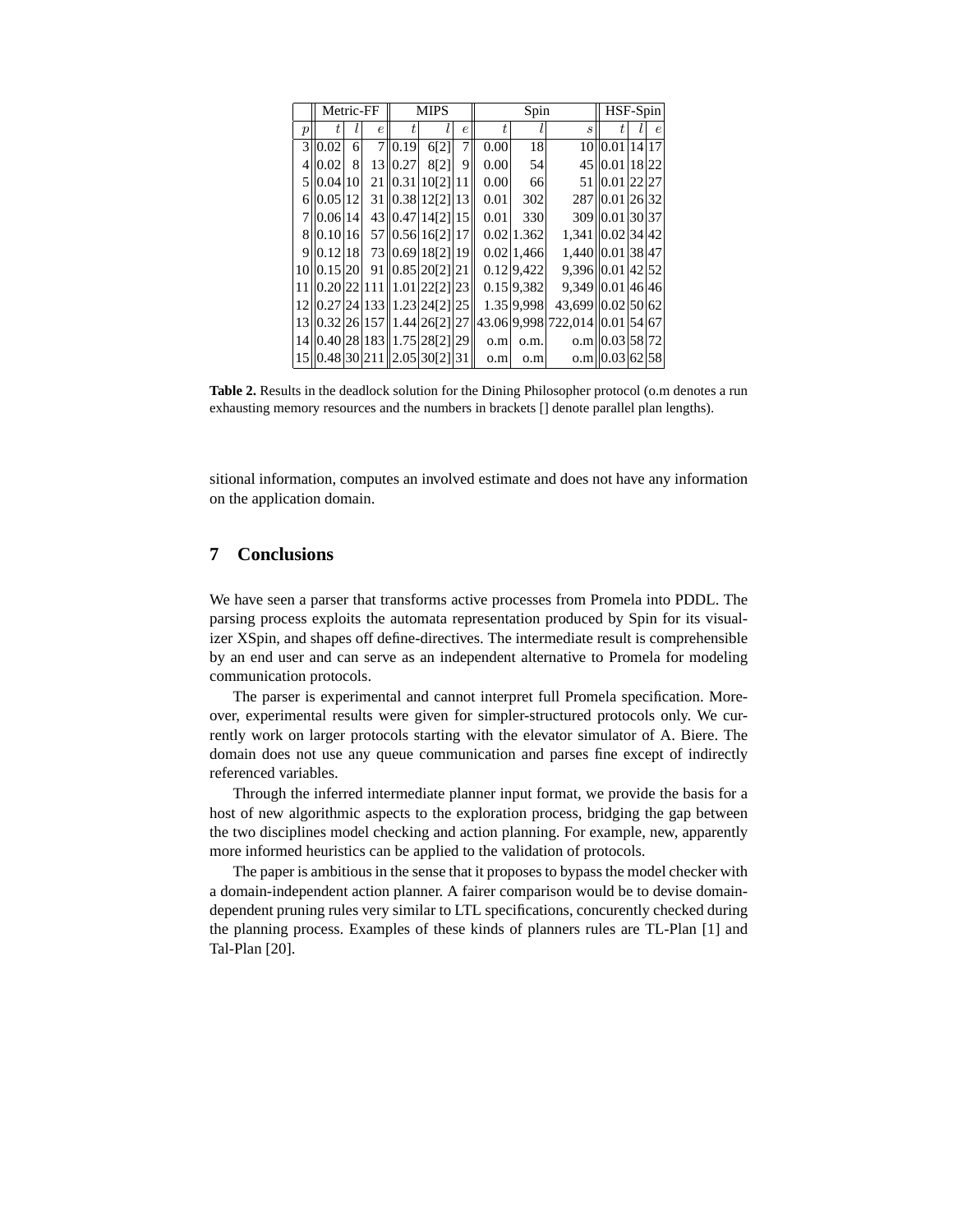|        |             | Metric-FF  | <b>MIPS</b>                                                                      |            | Spin |       | HSF-Spin   |               |  |            |
|--------|-------------|------------|----------------------------------------------------------------------------------|------------|------|-------|------------|---------------|--|------------|
| $\, n$ |             | $\epsilon$ |                                                                                  | $\epsilon$ | t.   |       | $\epsilon$ | Ť.            |  | $\epsilon$ |
|        | 3 0.14 18   |            | 57  0.55 18 5] 12  0.00                                                          |            |      |       |            | 23 11 0.09 21 |  | 23         |
|        | 4 1 0.20 24 |            | 80  0.73  24  51  24  0.00                                                       |            |      |       |            | 30 14 0.10 28 |  | 30         |
|        |             |            | 0.31 30 122  1.30 30[5] 30 0.00                                                  |            |      |       |            | 37 17 0.20 35 |  | 37         |
|        |             |            | 6  0.41 36 173  1.46 36 51 36  0.00                                              |            |      |       |            | 44 20 0.36 42 |  | 44         |
|        |             |            | 0.65 42 233  1.80 42[5] 42  0.00                                                 |            |      |       |            | 51 23 0.45 49 |  | 51         |
|        |             |            | 8  0.90 48 302  2.12 48 51 48  0.00                                              |            |      |       |            | 58 26 0.61 56 |  | 58         |
|        |             |            | 9 1.12 54 271 2.46 54 [5] 54 $ 0.00 $                                            |            |      |       |            | 65 29 1.07 63 |  | 65         |
|        |             |            | 10  1.60  60  331    2.85   60 [ 5 ]   60    0.00                                |            |      |       |            | 723211.2470   |  | 72         |
|        |             |            | 11  2.20 66 397  3.31 66 51 66  0.00  79 35  1.86 77                             |            |      |       |            |               |  | 79         |
|        |             |            | 12  2.85 72 469  3.74 72[5] 72  0.00                                             |            |      |       |            | 86 38 2.32 84 |  | 84         |
| 13     |             |            | 3.95 78 547  4.22 78[5] 78  0.00                                                 |            |      | 93 41 |            | 4.0191        |  | 93         |
|        |             |            | 14   5.05   84   631   14.92   84   51   84   0.00   100   44   14.83   98   100 |            |      |       |            |               |  |            |

**Table 3.** Results for the Optical Telegraph protocol.

The works initiates experiments with concurrency problems in AI planners. The current research focus is the exploitation of similarities and differences of model checkers and planners on comparable benchmark inputs to improve both areas with algorithmic contributions of the other. Our choice to implement the parser was influenced by the fact, that it could be slightly harder to implement the heuristics into an existing model checker than to export the description to PDDL. In the long term we expect some of these estimates to become an integral part of directed model checkers like HSF-Spin [7].

The plan relaxation heurisitic is not the only effective guidiance. We highlight the pattern database heuristic [5], which is to be computed as a large lookup-table prior to the search. This heuristic can be included in BDD exploration engines as shown in the planner *Mips*. Since the estimates were adapted from efficient domain-independent action planners, the design patterns are more general and likely to transfer to the validation of security protocols or other model checking exploration tasks.

In future research we plan to look at probabilistic model checking and planning also, taking factored Markov Decision Processes (FMDPs) as a welcome theoretical fundament. By means of the contributed work, we think of using a FMDP solver like SPUDD [14] and to transfer annotated Promela into an intermediate probabilistic action planning description language. SPUDD takes algrebraic decision diagrams (ADDs) for internal state representation structure and performs the Bellman update for real-time dynamic programming symbolically. We will also look at symbolic heuristic search for FMDP by joining And/Or-tree search with the SPUDD approach.

*A*cknowledgements The author would like to thank DFG for support in the projects *Heuristic Search and its Application to Protocol Verification*, *Directed Model Checking (with AI exploration algorithms)* and *Heuristic Search*. Thanks to Alberto Lluch-Lafuente for providing appropriate Promela benchmark models. Thanks to Tilman Mehler for proofreading.